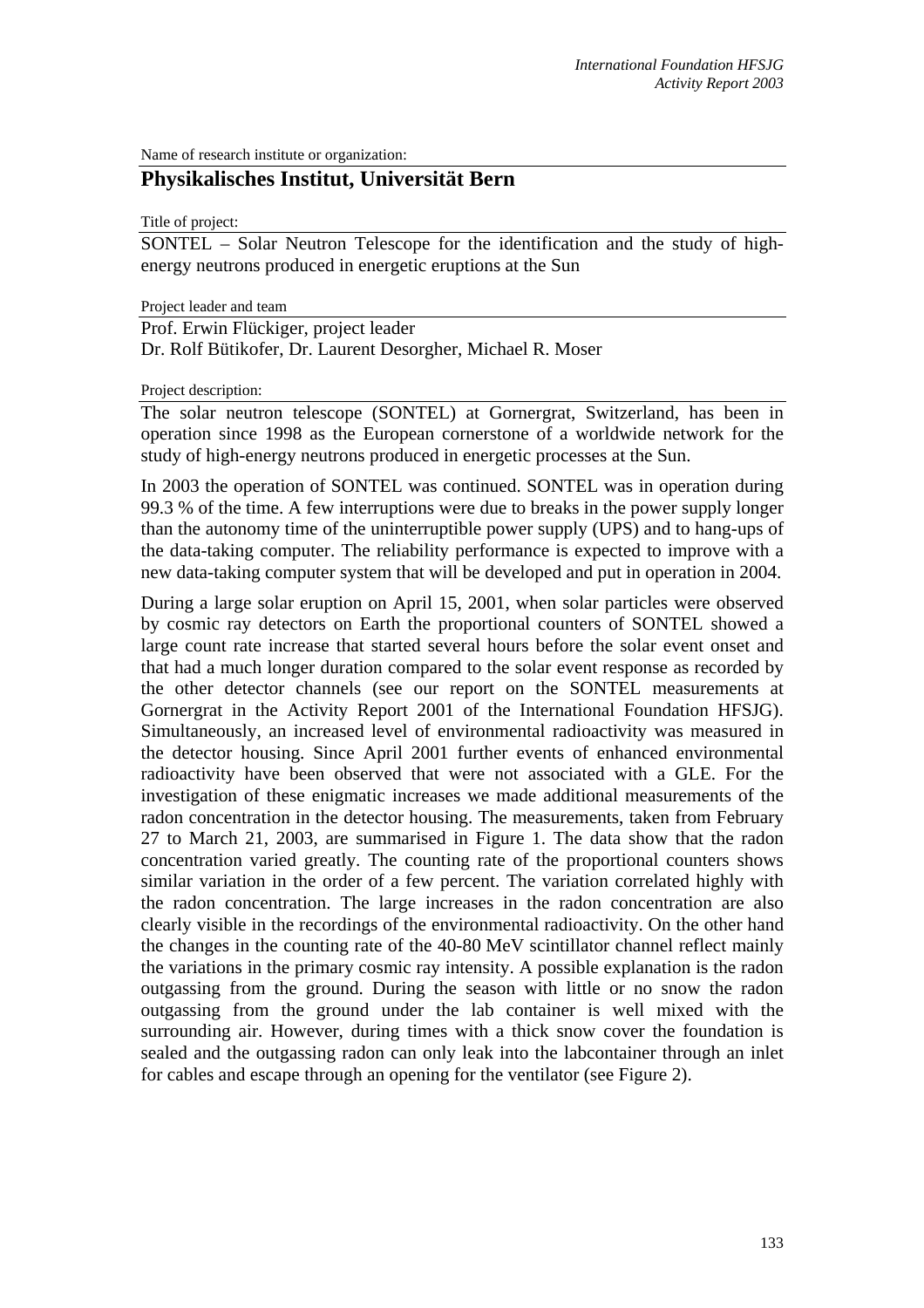

Figure 1: Radioactivity measurements at Gornergrat in the time interval February 27 to March 21, 2003. From top to bottom: Hourly values of radon concentration in the lab container, relative counting rate of the SONTEL proportional counters, 6-hour averages of environmental radioactivity, and relative counting rate of the 40-80 MeV SONTEL neutron channel.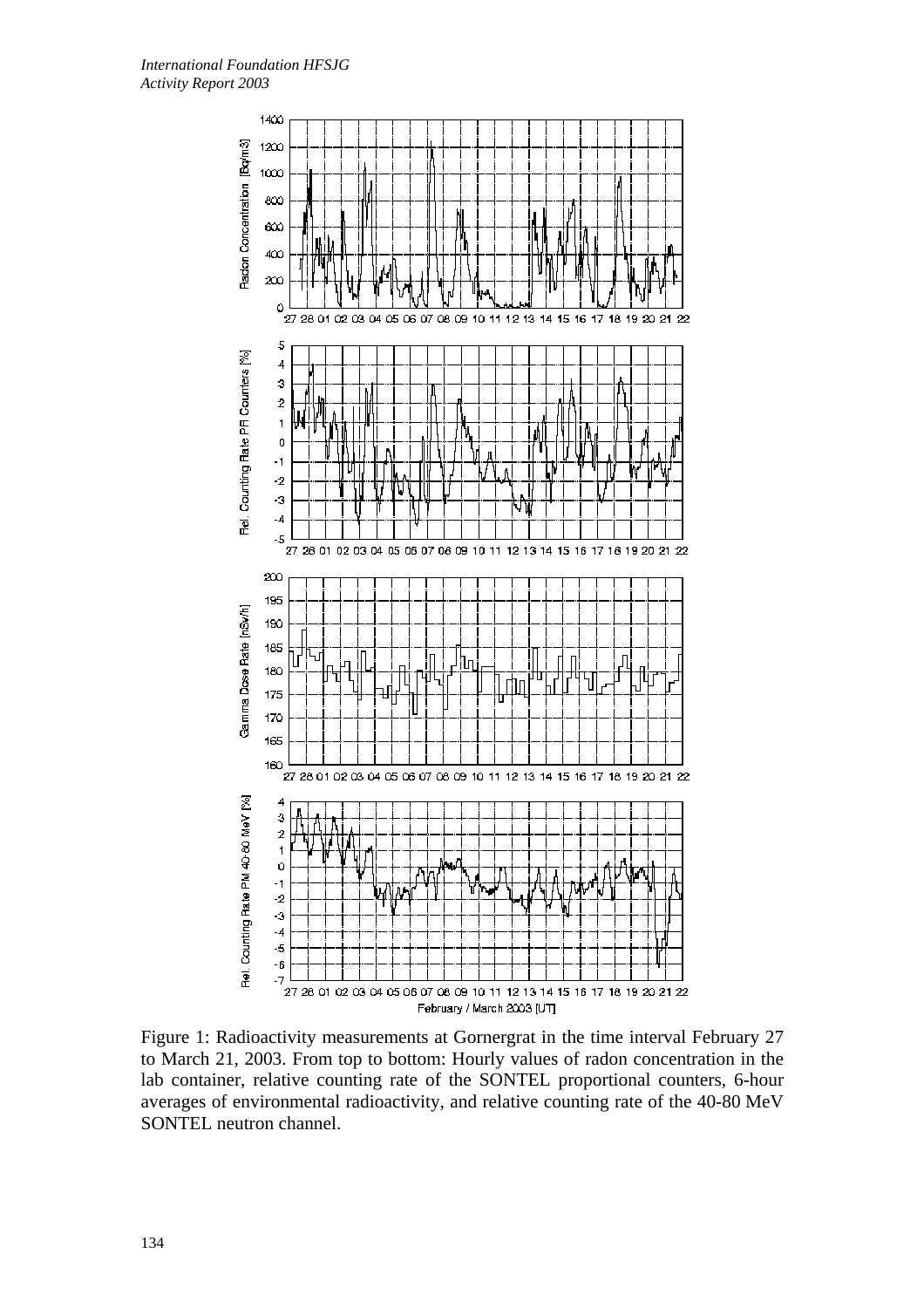

Figure 2: Top: Picture of the lab container at Gornergrat with no snow (left) and with a thick snow cover (right). Bottom: Schematic diagramms of the possible scenario without snow (left) and with a thick snow cover (right).

At the end of October and the beginning of November 2003, a series of energetic solar eruptions occurred. For the solar eruption on October 28, 2003, the time of maximum X-ray flux was 1110 UT (see also our report in this volume on the neutron monitor measurements at Jungfraujoch). Therefore, the most suitable positions to detect solar neutrons by the detectors of the global solar neutron network were at European longitudes. However, due to the large zenith angle at that time of the year the chance to detect solar neutrons at latitudes such as Gornergrat is very small. From the analysis of the data made so far we conclude that SONTEL did not observe any solar neutrons during this event.

Unfortunately, the energetic solar eruptions which followed the October 28, 2003, event occurred during times of day which were not favorable for the Gornergrat station. In particular, the X28 flare on November 4, 2003, the largest solar eruption ever observed, occurred at 1953 UT.

Nevertheless, even in the absence of solar neutrons the SONTEL data during the October/November 2003 time period are of special interest, in particular for the study of solar-terrestrial effects. The comparison of the intensity-time profiles of the photomultiplier channels without anti (charged particles) with the intensity time profiles of the photomultiplier channels with anti (neutral particles) shows interesting but yet unexplained features during the dramatic decrease with onset on October 29, 2003. Further inspection of this phenomenon complementing the analysis of the NM observations at Jungfraujoch and of the global network of ground-based cosmic ray detectors is expected to yield new insight into both the response of the detector and the mechanisms which are responsible for the modulation of galactic cosmic rays in association with coronal mass ejections.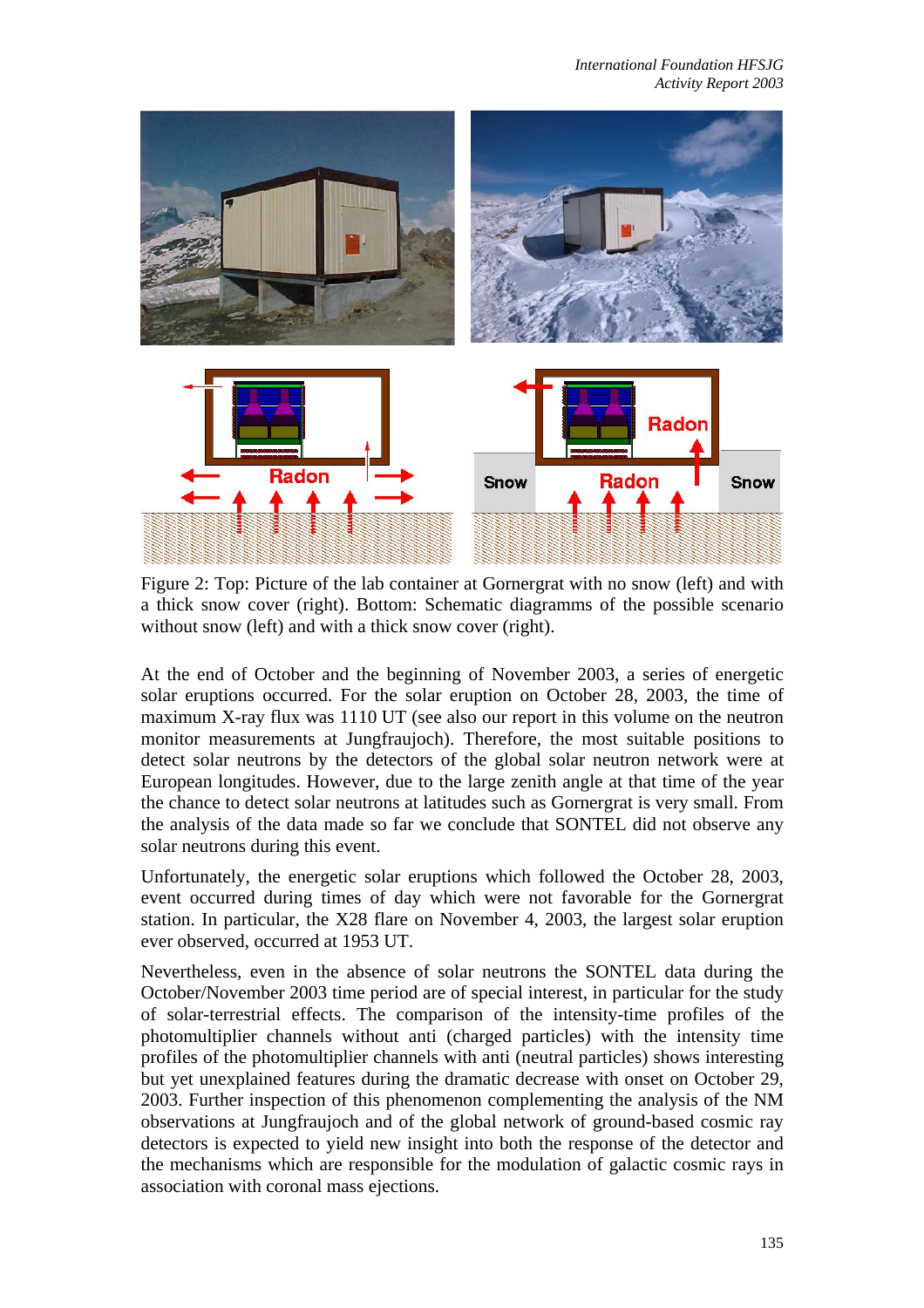#### Key words:

Astrophysics, cosmic rays, solar neutrons

Internet data bases:

http://cosray.unibe.ch/

http://stelab.nagoya-u.ac.jp/ste-www1/div3/CR/ Neutron/index.html

Collaborating partners/networks:

Prof. Y Muraki , Prof. Y. Matsubara, Dr. T. Sako, Dr. H. Tsuchiya, Solar Terrestrial Environment Laboratory, Nagoya University, Nagoya 464-8601, Japan

- T. Sakai; Physical Science Lab., College of Industrial Technology, Nihon University, 2-11-1 shin-ei, Narashino-shi, Chiba 275, Japan
- Prof. A. Chilingarian, Cosmic Ray Division, Yerevan Physics Institute, Yerevan, 375036, Armenia

Scientific publications and public outreach 2003:

#### **Conference papers**

Moser, M.R., L. Desorgher, and E.O. Flückiger, Solar Neutron Telescope at Gornergrat: Monte Carlo Simulation of Detector Properties, Annual Meeting of the Swiss Physical Society, Basel, 20-21 March, 2003.

Bütikofer R., E. O. Flückiger, L. Desorgher, M.R. Moser, Y. Muraki, Y. Matsubara, T. Sako, H. Tsuchiya and T. Sakai, SONTEL - Measurements at Gornergrat and environmental radioactivity, Proc. 28th Int. Cosmic Ray Conf., Tsukuba, Japan, **7**, 4189, 2003.

Flückiger, E.O., R. Bütikofer, L. Desorgher, and M.R. Moser, Solar neutron observations at Jungfraujoch and Gornergrat, Invited Paper, Workshop on "Cosmic Rays and Dark Matter", Solar-Terrestrial Environment Laboratory, Nagoya University, Nagoya, Japan, to be published, 2003.

Moser, M. R., E. O. Flückiger, R. Bütikofer, L. Desorgher, Y. Muraki, Y. Matsubara, T. Sako, H. Tsuchiya and T. Sakai, The Solar Neutron Telescope at Gornergrat, Geophysical Research Abstracts, **5**, 09144, 2003.

Moser, M. R., E. O. Flückiger, R. Bütikofer, L. Desorgher, Y. Muraki, Y. Matsubara, T. Sako, H. Tsuchiya and T. Sakai, GEANT applications for the interpretation of ground-based solar neutron observations, Proc. 28th Int. Cosmic Ray Conf., Tsukuba, Japan, **6**, 3215, 2003.

### **Magazine and Newspapers articles**

"Lässt neuer Sonnensturm Polarlichter leuchten?", Zeitung im Espace Mittelland, November 04, 2003.

"Auf der Sonne ist einiges los", Basler Zeitung, November 04, 2003.

"Aurores boréales visibles jusqu'à mardi", l'agefi, November 04, 2003.

"Was ist mit der Sonne los?", Blick, November 05, 2003.

"Berner Physiker schauen genau zur Sonne hinauf", Berner Zeitung / Bieler Tagblatt, November 06, 2003.

"Die unberechenbare Sonne / Flares, Massenauswürfe und ihr Einfluss auf die Erde", NZZ Neue Zürcher Zeitung, December 24, 2003.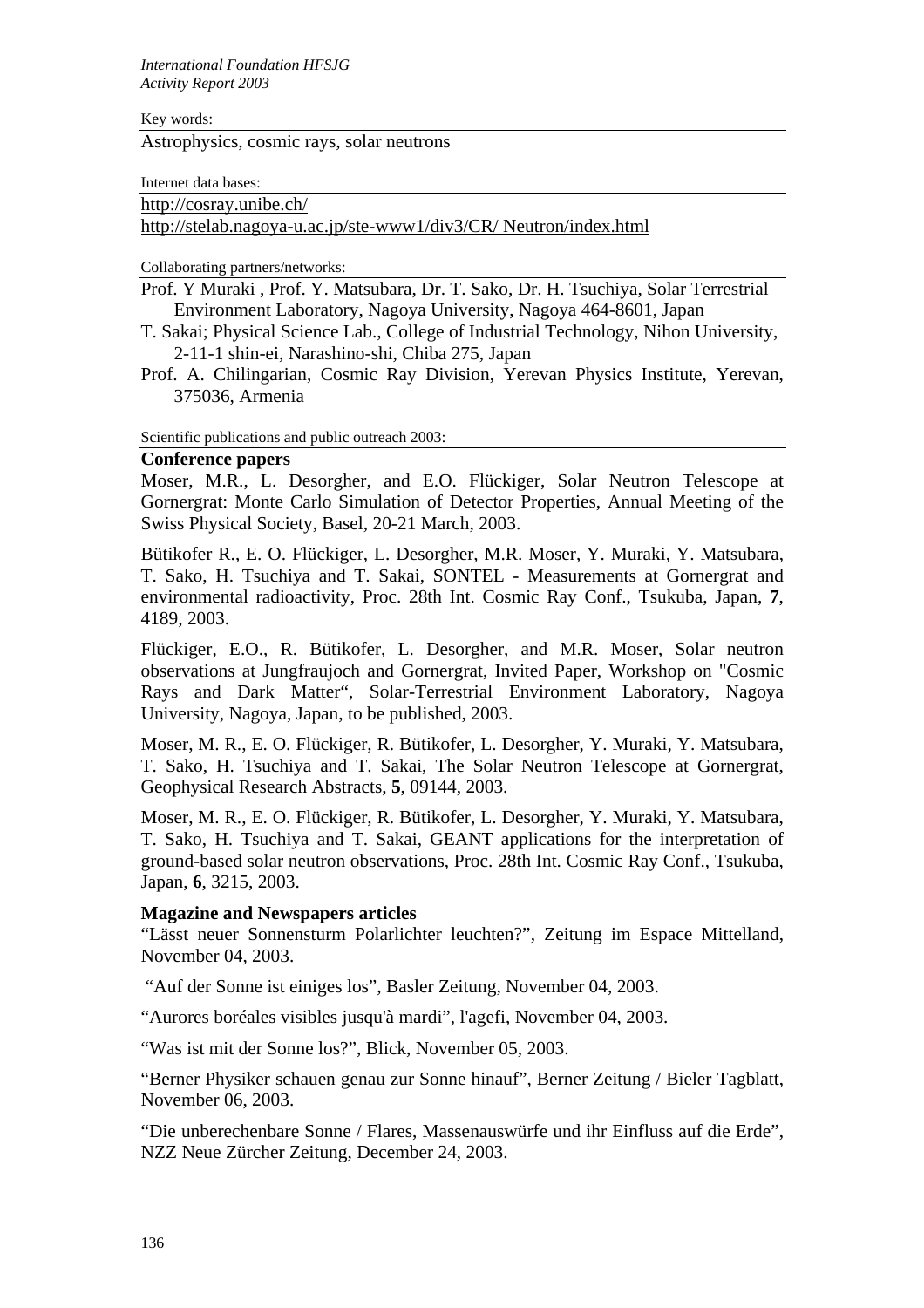## **Radio and television**

Interviews with Rolf Bütikofer on local television TeleBärn and Radio Extra Bern about the solar eruptions end of October/beginning of November, November 4, 2003.

Address:

Physikalisches Institut Universität Bern Sidlerstrasse 5 CH-3012 Bern

Contacts Rolf Bütikofer Tel.: +41 31 631 4058 Fax: +41 31 631 4405 e-mail: rolf.buetikofer@phim.unibe.ch